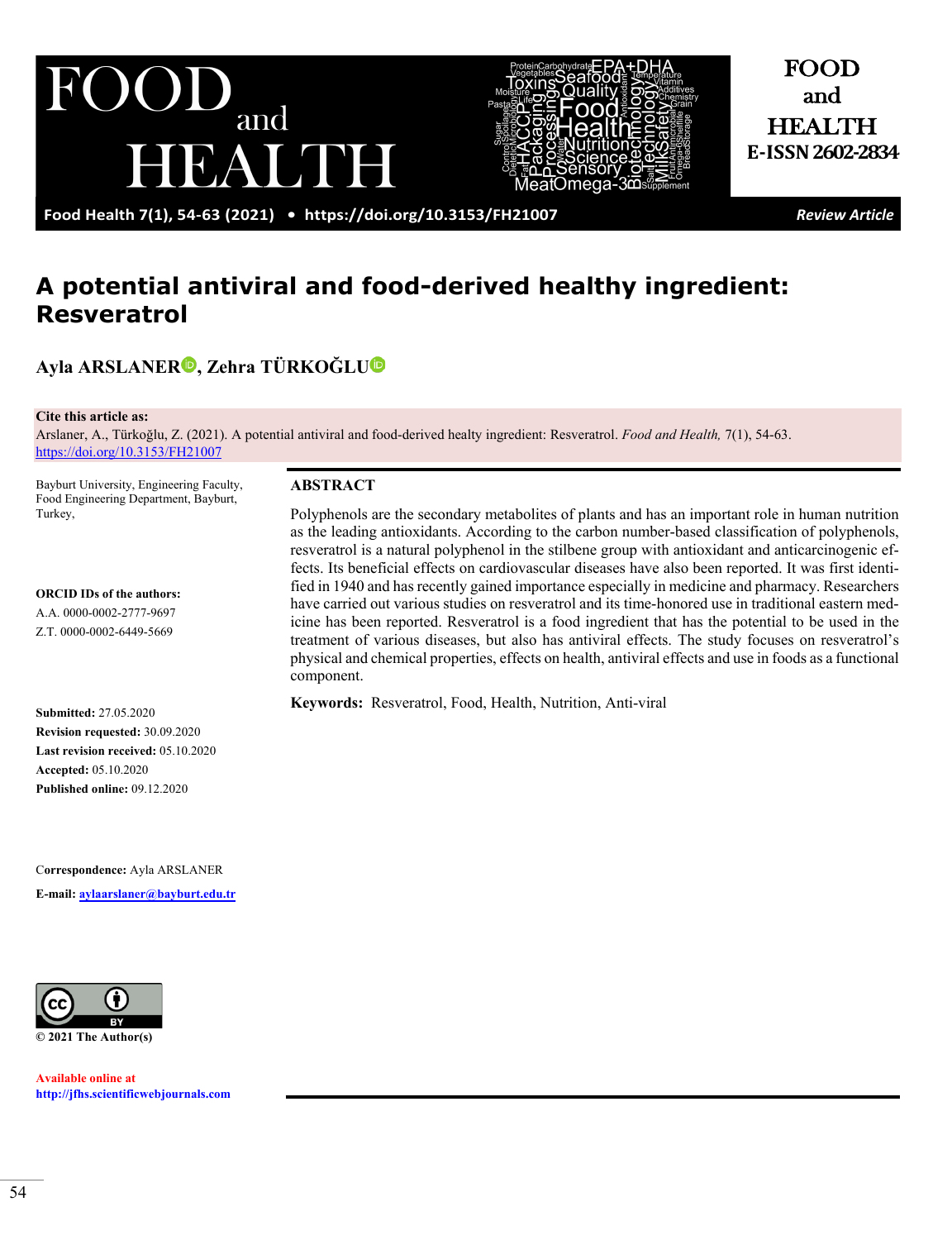# **Introduction**

When facing a stress factor, plants synthesize a type of secondary metabolite with low molecular weight called phytoalexin as a defense mechanism. Trans-resveratrol is a polyphenolic phytoalexin from the stilbene group (Fremont, 1999). Polyphenols are secondary metabolites of plants and the most common antioxidants in human nutrition (Bravo,1998; Emirdağ, 2014). Resveratrol is in the stilbene group according to the carbon number-based classification of polyphenols (; Athar et al., 2007). It is a natural polyphenol with reported antimicrobial, antioxidant and anticarcinogenic effects in addition to its beneficial effect on cardiovascular diseases; it joins the structure of various plants, is formed by the bonding of two aromatic rings with the methylene bond, contains three hydroxyl groups and can be found both in cis and trans configurations (Athar et al., 2007; Tokuşoğlu et al., 2005). It was first identified in 1940 in the roots of white hellebore and then, was found in the roots of *Polygonum cuspidatum*, also known as Kojo-kon in Japan. It was identified in the leaf epidermis and pericarp of grape berries in 1976 (Shishodia and Aggarwal, 2006). The study focuses on resveratrol's physical and chemical properties, effects on health, antiviral effects and use in foods as a functional component.

# **The Physical and Chemical Properties of Resveratrol**

Many beneficial components such as antioxidants and phenolic substances in the structure of foods have biological regulatory roles, protective and nutritional properties in our body. During the metabolism of nutrients in our body, free radicals and other reactive oxygen species (ROS), also called toxins, are released. Free radicals are chemical structures containing one or more unpaired electrons in their outer orbitals. These structures lead to oxidation in our body, resulting in diseases and aging. Antioxidants neutralize free radicals by maintaining their own electrons in order to reduce the formed ROS and maintain their stability (Lobo et al., 2010). Antioxidants are secondary metabolites that can be produced spontaneously in the body or can be taken from the outside, usually through plants or synthetic drugs. Antioxidants help prevent or treat diseases as well as increase body resistance by reducing the effects of free radicals or altering their structure. Antioxidant activity, which is a measure of how much of the free radicals can be inactivated by antioxidants, can therefore be defined as free radical capture capacity (Kumarasamy et al., 2007).

Antioxidants are used to increase body resistance and protect human health, as well as to extend the shelf life of nutrients. Synthetic antioxidants are mainly used to extend the shelf life of nutrients in industrial processes. Today, BHA and BHT are

used as synthetic antioxidants in many countries. Daily intake is reported by both Joint FAO/WHO Expert Committee on Food Additives (JECFA) and Commission of the European Communities as 0.5 mg/kg for BHA (EFSA, 2011) and JECFA allocated an ADI of 0-0.3 mg/kg bw/day for BHT (EFSA, 2012). Meanwhile, it has also been reported that the amount of consumption of antioxidants may be higher than specified and may cause liver and carcinogenic effects (Fremont, 1999). Synthetic forms of antioxidants are not preferred due to their toxic potential and interest in phenolic compounds with natural antioxidant properties increases day by day.

Polyphenols are the secondary metabolites of plants and has an important role in human nutrition as the leading antioxidants. According to the carbon number-based classification of polyphenols, resveratrol formed by connecting two aromatic rings with methylene bond; containing 3 hydroxy groups, available in cis and trans configurations is a natural polyphenol in the stilbene group. Resveratrol, which is found in the structure of many plant species, has been reported to have antimicrobial, antioxidant, anticarcinogenic effects and cardiovascular diseases decreasing effect (Tokuşoğlu et al., 2005; Lobo et al., 2010). Table 1 shows the chemical and physical properties of resveratrol.

|                |  |  | Table 1. Physical and chemical properties of resveratrol |
|----------------|--|--|----------------------------------------------------------|
| (Haneke, 2002) |  |  |                                                          |

| Molecular Formula         | $C_{14}H_{12}O_3$                                        |  |  |  |  |
|---------------------------|----------------------------------------------------------|--|--|--|--|
| Structural Formula        | ΗО                                                       |  |  |  |  |
|                           |                                                          |  |  |  |  |
| <b>Systematic Name</b>    | $5-[E]-2-(4-hidroxyphenyl)-etheny1]$<br>benzene-1,3-diol |  |  |  |  |
| <b>Other Names</b>        | Trans-resveratrol                                        |  |  |  |  |
|                           | Trans-3,5,4'-trihydrozystilbene                          |  |  |  |  |
|                           | 3,4',5-stilbenetriol                                     |  |  |  |  |
|                           | (E)-5- (p-hydroxy styryl) resorcinol                     |  |  |  |  |
|                           | 3,5,4'-trihydroxy-cis-stilbene                           |  |  |  |  |
|                           | 3,5,4'-trihydroxy-trans-stilbene                         |  |  |  |  |
| Molecular Weight          | $228.25$ g/mol                                           |  |  |  |  |
| <b>Boiling Point</b>      | 253 -255℃                                                |  |  |  |  |
| <b>Physical Structure</b> | White - Solid                                            |  |  |  |  |
| Solubility                | Easily dissolves in water, methanol                      |  |  |  |  |
|                           | and acetone.                                             |  |  |  |  |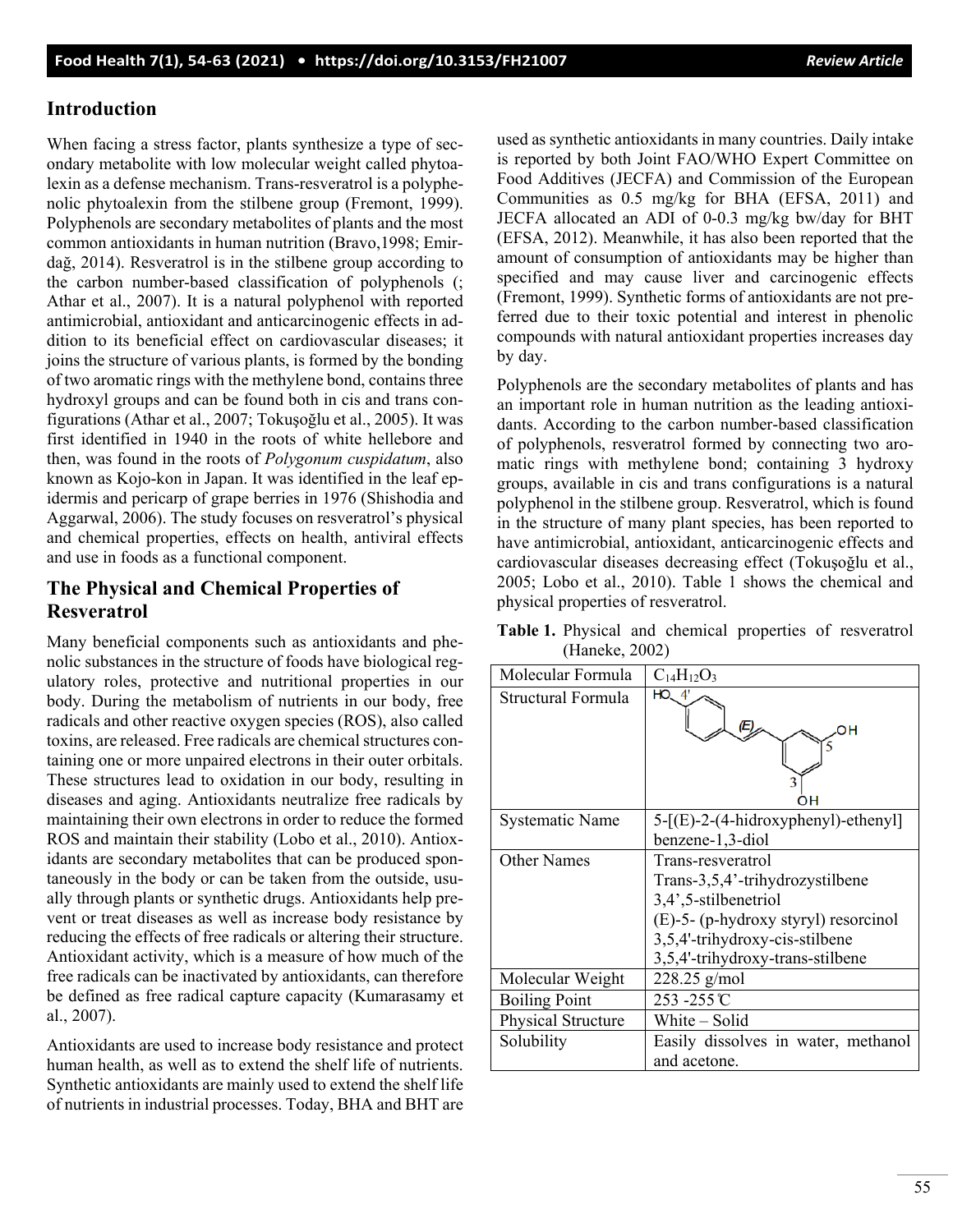### **Food Health 7(1), 54-63 (2021) • <https://doi.org/10.3153/FH21007>***Review Article*

Resveratrol is available in cis and trans isomers or glycolyzed form. It is mostly in glycolyzed (3-O-D-glucoside) form in plants. Glycolysis protects resveratrol from oxidative degradation (Athar et al., 2007). Glycolyzed resveratrol is very stable and water-soluble, easily and highly absorbed from the gastrointestinal tract. After absorption, it is metabolized in the liver to trans-resveratrol-3-O-glucuronite and trans resveratrol- 3-O-sulphate (Signorelli and Ghidoni, 2005). In vivo studies have shown that in healthy people, resveratrol is metabolized to the 3 and 4'-O-sulfate and 3-O-glucuronide conjugates less than 2 hours after consumption (Sing et al., 2015).

Resveratrol is formed by the combination of 3 molecules of CoA and 1 molecule of 4-cuamoryl CoA. Here, it is important that the enzyme needed for the synthesis of resveratrol is not normally active and activated when the plant is faced with a stress factor (Soleas et al., 1997). Figure 1 shows the biosynthesis of resveratrol.



Resveratrol (3, 4', 5-trihydroxystilbene)

**Figure 1.** Resveratrol biosynthesis from phenylalanine (Becker et al. 2003, Huang et al. 2007)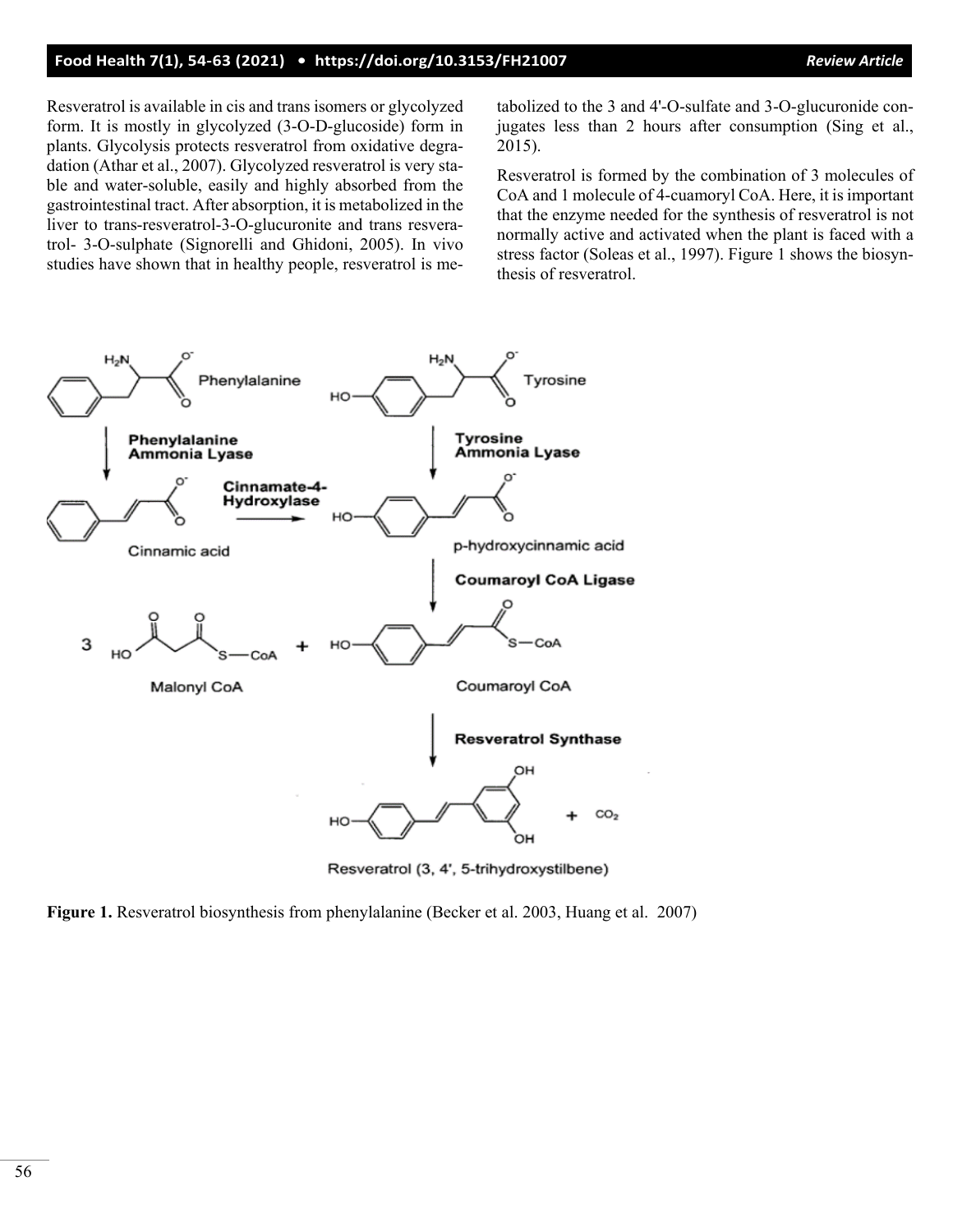### **The Sources of Resveratrol**

Resveratrol is a secondary metabolite synthesized as a defense compound against various external factors and found most abundantly in the product obtained by the drying of the roots of *Polygonum cuspidatum* (Konjo-Kon or Itadori tea), a plant traditionally used in Japan and China (Nonomura et al., 1963; Savouret and Quesne, 2002). Vastano et al. (2000) reported that *Polygonum cuspidatum* consist 2960-3770 ppm resveratrol. Chen et al. (2013) mentioned that the root contains a much higher level of resveratrol than the stem and leaf, and it is accumulated in its highest level in October. Prince Edward Island, Canada-grown knotweed contains similar levels of resveratrol and polydatin compared to Chinese samples collected in the month of October.

In studies on resveratrol and its derivative stilbene compounds, mainly grape and grape products (Concenco et al., 2019). Mnari et al. (2016) reported that resveratrol contents of Tunisian raisins varieties in range of  $0.02$ -0.12 mg/g dry weight. Lyons et al (2003) indicated that wild blueberry and bilberries might serve as another dietary source of resveratrol. Shrikanta et al. (2015) stated that some of the less consumed fruits such as mulberry, jamun and jackfruit are rich in resveratrol and can be processed by processing into functional drinks. Values of resveratrol in European plum (*Prunus domestica*) cultivars detected average 1.0 µg/1g (Sebasti`a et al., 2012).

In addition, resveratrol has been identified in black chocolate and cocoa liquor and hops used in beer making (Athar et al., 2007). Salvador et al. (2018) observed the highest contents of trans-resveratrol in alkalized cocoa powder and natural cocoa powder (13.53 µg/kg and 11.40 µg/kg) respectively.

Some studies have shown that resveratrol glucoside was the major form available in most vegetable and the content of resveratrol forms in different varieties and regions were different (Peng et al., 2005), also the content varying with seasonal, geographical, and environmental factors (Kurita et al., 2013). Some of specific vegetable foods such as celery (originated in West China, 783.29 µg/100g), red radish (North China, 194.4 µg/100g), *Coprinus comatus* (Midland China, 573.74 µg/100g) have been reported to be important sources of resveratrol (Peng et al., 2005). Sebastia et al. (2017) announced that trans-resveratrol contents varied from 20  $\mu$ g/100g (tomato and strawberry) to 300  $\mu$ g/100g in dates (*Phoenix dactylifera* L.).

Some of the wild and ornamental plant species, edible mushrooms have also been reported to be an important source of resveratrol. Average trans-resveratrol amounts have been determined 1.07 μg/g and 0.7960 μg/g in *Solanum americanum*

ripe fruit pulp and peel, respectively (Vagula et al., 2016). Akyüz et al. (2012) detected resveratrol in some edible mushroom samples in the range of 0.25-0.75 μg/g.

Alkan (2007) pointed out that grape skins, which are rich in resveratrol amount, which are separated as waste during the production of molasses, can be evaluated in this direction. Silva et al. (2014) studied guava and Surinam cherry byproduct and concluded that the content of resveratrol in the byproducts 25.67 mg/100g and 112.51 mg/100g dry basis, respectively. The researchers underlined the nutraceutical potential and future application in the food industry of the agrifood byproducts (Silva et al., 2014; Annunziata et al., 2018).

# **The Effects of Resveratrol on Health**

Free radicals are chemical structures that contain one or more unpaired electrons in their outer orbitals. Although the reactive chemical compounds are formed in organisms due to oxidation and reduction reactions, they can also be formed due to external factors such as radiation, UV lights, air pollution, and combustion products of fossil fuels, some insecticides, pesticides, viruses, infections and drugs. In the case where they are not eliminated in an organism, free radicals cause pathological disorders and aging. Antioxidants reduces the effects of free radicals in the body and foods and/or alter their structures so that the oxidation reactions are significantly inhibited or delayed (Shahidi and Ambigaipalan, 2015).

Various studies have emphasized the cardiovascular protective, antithrombotic, antioxidant, anti-inflammatory, blood sugar reducing and anticancer activities of resveratrol. It naturally has two different isomeric forms and its trans form has been reported to be more important and stable and, thus, more widely used in studies. Trans-resveratrol has different biological properties and has been reported to have stronger antioxidant and cardioprotective effects (Gliemann et al., 2016). Preventing the cancer development in organisms may be possible with sufficient levels of optimized analogs of the resveratrol molecule and increased stability and bioavailability in organisms (Kiskova et al., 2020).

Recent studies have shown that resveratrol had protective effects against neurodegenerative diseases such as Alzheimer's disease and obesity in addition to its effectiveness in the treatment of osteoporosis in postmenopausal women with low breast cancer risk (Kuršvietienė et al., 2016). Resveratrol inhibited lipid peroxidase in linoleic acid emulsion at a higher rate (89.1%) when compared with synthetic antioxidants at the same concentration (Gülçin, 2010). Its antiaging effect and enhancing effect on insulin sensitivity, the enzymatic activity of the sirtuin gene (SIRT 1-7) and mitochondria number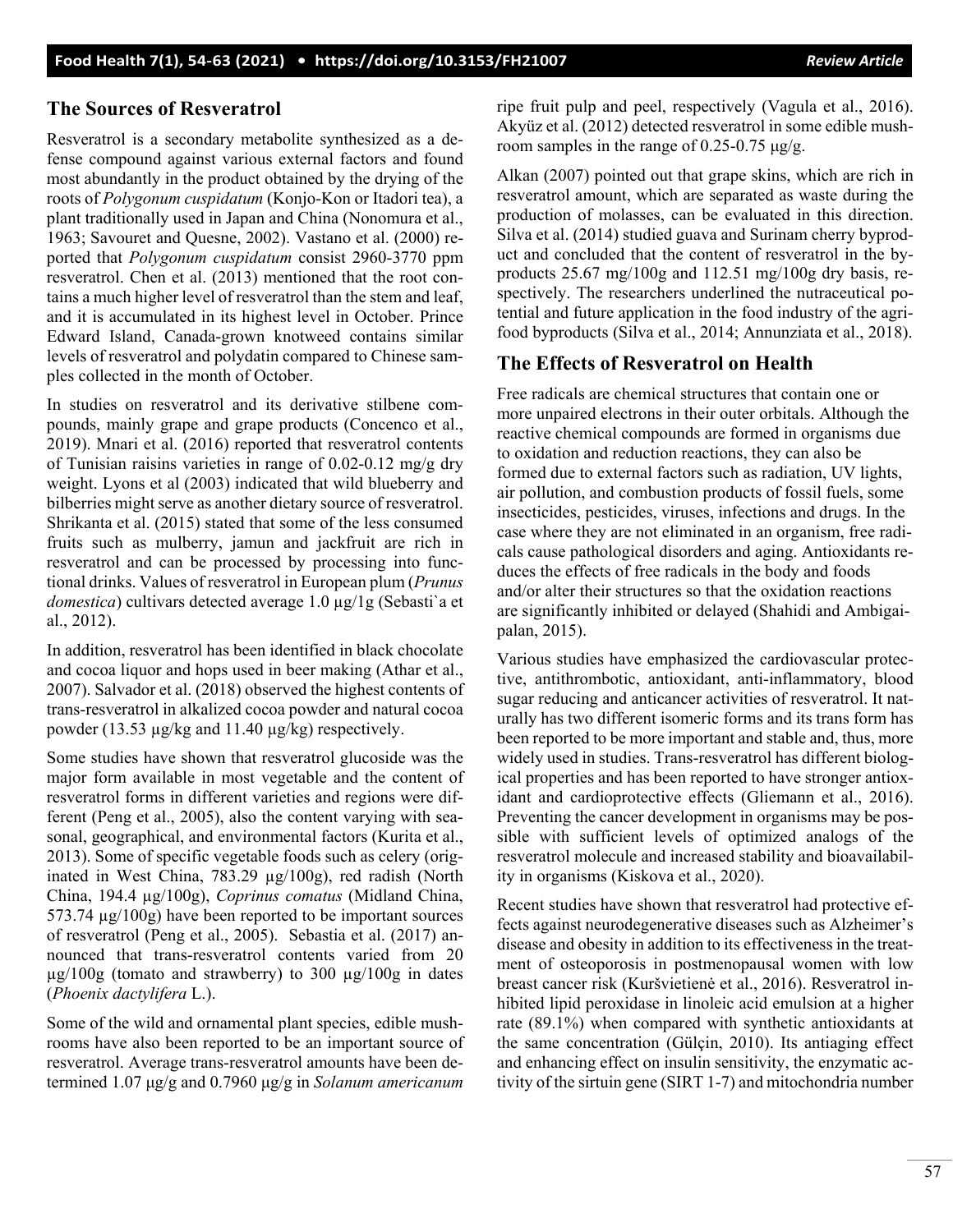were associated with its antioxidant activity (Kındır and Güvenç, 2010).

The current literature suggests that resveratrol prevents cancer through various mechanisms including anti-proliferative, anti-inflammatory and anti-angiogenesis mechanisms by initiating apoptosis (Singh et al., 2015). Apoptosis induction is the key mechanism in the inhibition of the formation of many tumors. Resveratrol induces p53-mediated apoptosis in cancer cells, including prostate cancer, colon cancer and breast cancer (Yu et al., 2012).

Resveratrol may inhibit enzymatic activity in another mechanism through which resveratrol is believed to inhibit the development of cancer cells. Cyclooxygenase and decarboxylase are included in the cancer-causing enzyme groups. Epidemiological studies have shown that long-term cyclooxygenase inhibition reduced the development of various cancer types and cancer caused by the enzyme was prevented with the deletion of the cyclooxygenase-II (COX2)-coding gene (Yu et al., 2012). Its effect on tumor formation stems from its inhibitory effect on the antimutagens and free radicals in animal models and antioxidant properties. The inhibition of COX-1 reduces tumor progression and resveratrol have been reported to substantially inhibit the COX-1 enzyme (Savouret and Quesne, 2002).

Although French people consume fat and cholesterol-rich foods, they are 40% less likely to develop cardiovascular diseases than the rest of Europe. This is associated with the consumption of resveratrol in red wine and referred to as the "French Paradox" (Kopp, 1998; Yu et al., 2012). Plaque formation in veins leads to thrombosis and consequently embolism. The main cause of cardiovascular diseases is embolism. Atherosclerosis is a result of the impairment of the reactions between the normal cell elements of the artery-related wall and blood. Atherosclerosis can be prevented by consuming anti-atherogenic foods. As a polyphenol, resveratrol has a good protective effect on different parts of atherosclerosis (Das and Da, 2007). The protective mechanism of resveratrol against cardiovascular diseases was suggested to operate by blocking the thrombocyte aggregation and reducing cholesterol through its anti-inflammatory effects (Keskin et al., 2009).

Alzheimer's disease (AD) is not only a growing health issue but also a social and economic load. AD occurs due to the accumulation of β- amyloid plaques on the nerve cells in brain and its cause is still not known. Its severity increases over years and currently, there is not a cure for AD (Granzatto and Zatta, 2014). Of the affected individuals, 15% are in the 65-74 age group and 44% are in the 75-84 age group. Aging and genetic disposition are classically considered the unavoidable risk factors for AD. On the other hand, environmental factors, insulin resistance, obesity and metabolic syndromes are avoidable risk factors for AD. Factors such as regular physical activity, Mediterranean diet (fruits, vegetables, hazelnut, beans, olive oil, etc.), calorie restriction and maintaining the ideal body weight (or intermittent fasting), reducing smoking, controlling diseases such as diabetes, hypertension, and lifelong learning can delay or prevent aging-related cognitive decline (Sawda et al., 2017). Preclinical studies support the potential role of resveratrol in the treatment and prevention of neurodegenerative diseases such as Huntington's disease, Parkinson disease and AD (Sun et al., 2010). Resveratrol can protect against neurodegenerative diseases by eliminating reactive oxygen species (ROS), hydrogen peroxide and free radicals, NO, Aβ and other intra- and extracellular toxins through the SIRT1 activation mechanism (Graff et al., 2013).

Resveratrol is a food ingredient that has the potential to be used in the treatment of various diseases, but also displays antimicrobial activity against a surprisingly wide range of bacterial, viral and fungal species (Vestergaard and Ingmer, 2019). In 1976, one of the first studies showing the antiviral activity of polyphenols was carried out and it was found that especially the grape juice phenolic components separated by a membrane filtration showed a preventive activity against the poliovirus (Annunziata et al., 2018).

It has been stated that in combating many drugs-resistant viruses (HSV-1, HSV-2 etc.) natural food-derived matrices such as grape pulp rich in resveratrol and other polyphenols, which have no side-effect, can be evaluated (Annunziata et al., 2018).

Antiviral mechanisms and effects of resveratrol have been reported to be widely investigated in such as influenza virus, herpes simplex virus, respiratory syncytial virus, human immunodeficiency virus (HIV), hepatitis C virus and multiple sclerosis (MS). Most of these studies have announced that the progression of the disease and recession of the viral infections after administration of resveratrol (except to MS and hepatitis C). Antiviral mechanisms of resveratrol arise through inhibition of viral protein synthesis, inhibition of various transcription and signaling pathways, and inhibition of viral associated gene expressions (Annunziata et al., 2018).

Mohd et al. (2019) suggested that resveratrol exhibited direct virucidal activity against Zika virus (ZIKV) and possessed anti-ZIKV replication properties, highlighting the need for further exploration of resveratrol as a potential antiviral molecule against ZIKV infection.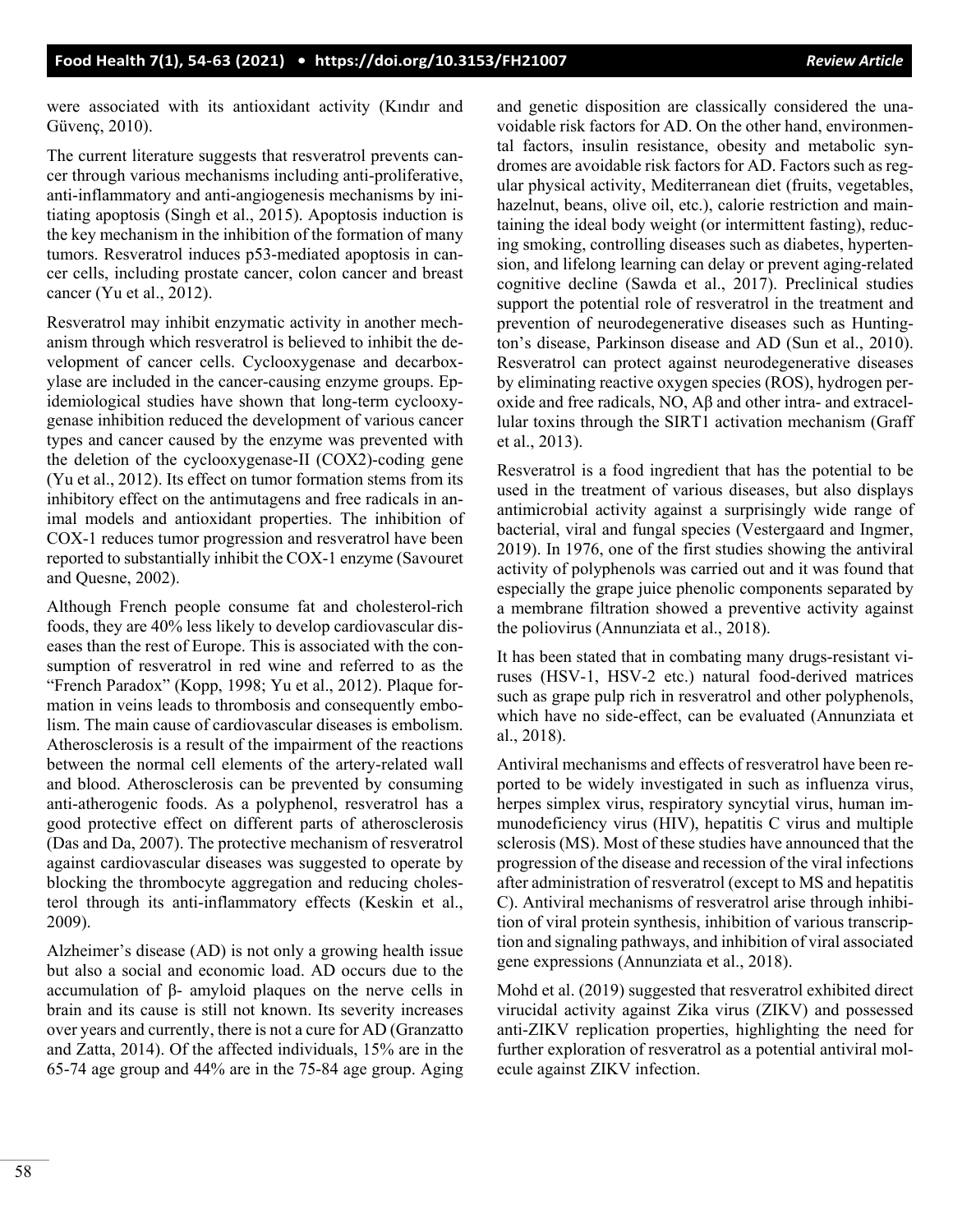Eighty-Six percent of the genetic sequence of SARS-CoV is the same as SARS-CoV-2, the virus responsible for the global pandemic caused by infectious disease COVID-19 (Chan et al., 2020). The angiotensin converting enzyme-2 (ACE2) cellular receptor is responsible for the pathogenesis of severe acute respiratory syndrome coronavirus 2 (SARS-CoV-2), thus affecting the entrance and clearance of the virus (Zhu et al., 2020). Overall, ACE2 activity is protective against SARS-CoV pathogenesis. Recent research suggests that the nutrients in our daily diet may affect the expression and function of the ACE2 gene, and resveratrol has the potential to contribute to ACE2 activity. Therefore, adding resveratrol to the diet can help reduce the harmful effects of high-fat diets on ACE2 gene expression. It has also been suggested to be used in regulating diet strategies in order to reduce disease severity in COVID-19 pandemic (Horne and Vohl, 2020).

The bioavailability of resveratrol after ingestion, the potential of dietary or direct intake in humans and animals, in the treatment of viral infections should be explored in more detail.

# **The Use of Resveratrol as a Functional Component in Foods**

In order to increase product functionality, studies in which resveratrol is added to the food matrix are not common. Resveratrol is found small quantities in the diet; any protective effect of this molecule is unlikely at normal nutritional intakes (Manach et al., 2004). Therefore, a detailed investigation of the effects of resveratrol on humans and determination of how the resveratrol concentration especially in foods and beverages that are biologically related to resveratrol can be increased are needed (Pastor et al., 2019). It has been reported that encapsulation of resveratrol, which has a higher solubility in food-grade oils, can be used to improve its waterdispersibility, chemical stability, and bioavailability, thus it can be incorporate resveratrol into aqueous based products that have lower fat and calorie contents, such as some beverages, yogurts, sauces, dressings, and desserts. (Davidov-Pardo and McClements, 2014).

Acar (2011) investigated the effects of the interaction between resveratrol and milk proteins on the Maillard reaction and found that around percentage 80 of resveratrol crosslinked with milk proteins, but the concentration of resveratrol did not have a significant effect on the Maillard reaction.

Emirdağ (2014) investigated the effects of the interaction between resveratrol and milk proteins on the textural properties and water-holding capacity of yogurt, which are among important parameters in yogurt production. To determine the interaction of resveratrol with milk proteins and how the interaction occurs, resveratrol was analyzed with RP-HPLC and the results showed that around 85% of resveratrol interacted with milk proteins.

In a pilot study investigating the addition of resveratrol instead of sulphur dioxide, an antioxidant, during wine production, Pastor et al. (2015) reported that the addition of two different concentrations of resveratrol (150 mg/L and 300 mg/L) did not have any negative effect on the organoleptic and sensory properties of the products. Researchers have also suggested that the negative effects of sulphur dioxide on health can be prevented with the addition of resveratrol.

In their study on the production of a functional yogurt that is suitable for the consumption of all age groups, Türkoğlu (2019) added 25mg/100g, 50mg/100g, 75mg/100g and 100mg/g resveratrol to the set-type traditional yogurts produced with *Lactobacillus bulgaricus* + *Streptococcus thermophilus* and probiotic yogurts containing *Lb. bulgaricus* + *S. thermophilus*: *Lb. acidophilus* (1:1). The results of the study revealed that, considering all parameters in terms of the physicochemical and microbiological properties and sensory scores at the end of day 28, 50mg/100g resveratrol-added traditional and probiotic yogurts were new functional products suitable for consumption.

Yu et al. (2020), investigated potential of resveratrol in mitigating advanced glycation end-products formed in baked milk and baked yogurt and the results of the research provided a promising strategy for inhibiting the AGEs formed in baked milk and baked yogurt with the addition of a proper concentration of resveratrol.

In the future, the number of studies investigating the enrichment of products frequently consumed in the daily diet with the addition of resveratrol may increase.

## **Conclusions**

As a natural polyphenol, resveratrol has various biochemical and physiological effects such as anti-inflammatory, antioxidative, antiproliferative and chemopreventive effects. Recent studies have shown its positive effects especially on cardiovascular diseases, cancer, type 2 diabetes and neurological disorders. In addition, studies reported that resveratrol has shown a high antiviral potential in both human and animal viral infections. The bioavailability of resveratrol after ingestion, the potential of dietary or direct intake in humans and animals, in the treatment of viral infections should be explored in more detail. It appears that more than the amount naturally found in food is needed to provide the expected benefits from resveratrol. Moreover, variety, region, seasonal, geographical, and environmental conditions have affected resveratrol contents of food. For this reason, it is often not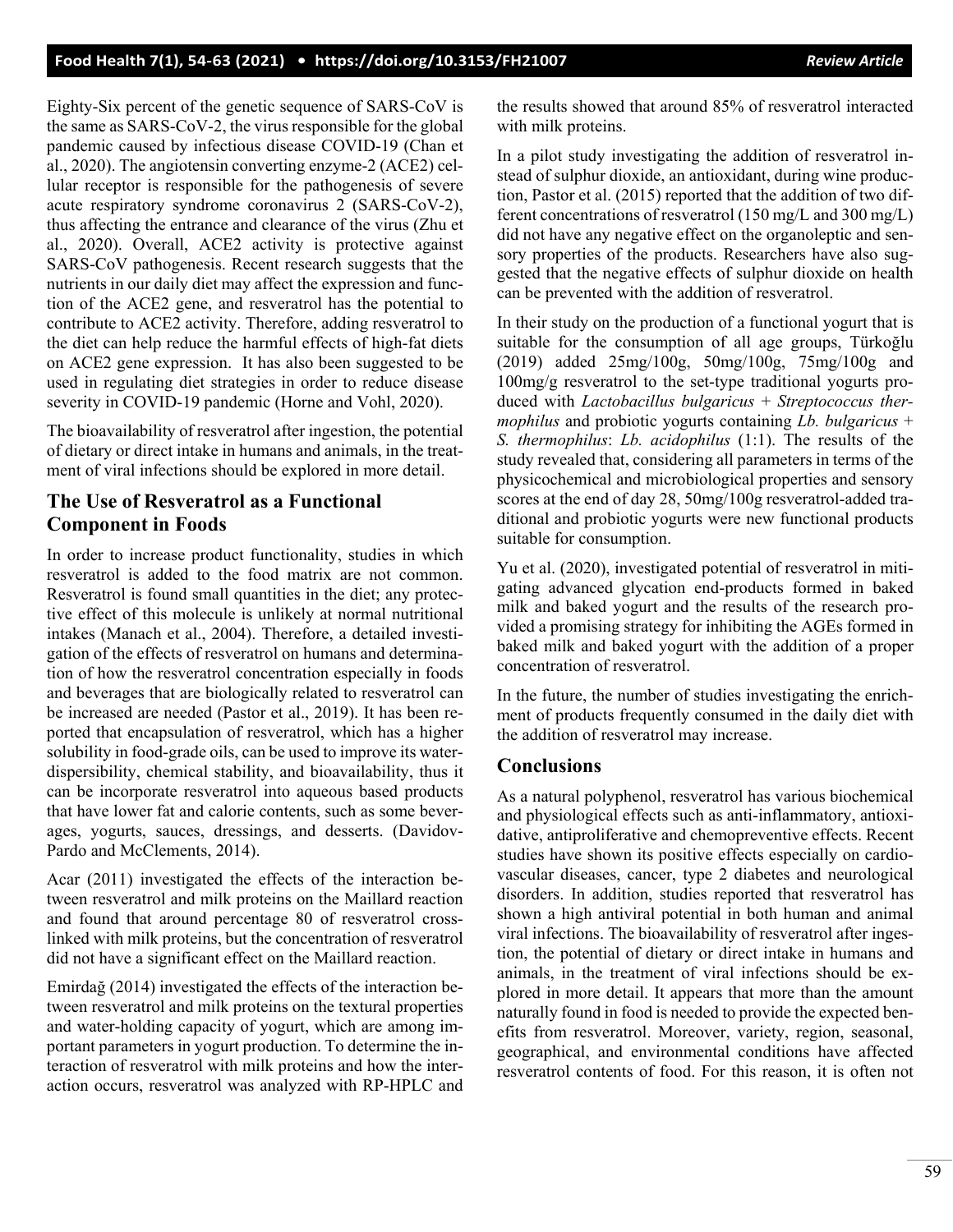### **Food Health 7(1), 54-63 (2021) • <https://doi.org/10.3153/FH21007>** *Review Article*

possible to consume adequate resveratrol in the diet. Agricultural food waste and byproducts should be investigated in terms of resveratrol potential. As our understanding of the positive effects of resveratrol on health grows, the antioxidant will continue to be the subject of many scientific studies.

#### **Compliance with Ethical Standard**

**Conflict of interests:** The authors declare that for this article they have no actual, potential or perceived the conflict of interests.

**Ethics committee approval:** The authors declare that this study does not require ethical permission.

**Funding disclosure:** -

#### **Acknowledgments:** -

**Disclosure:** A part of this research was presented as oral and published form at the 3rd International Conference Advanced Engineering Technologies (ICADET'19), 19-21 September 2019, Bayburt, Turkey.

### **References**

**Acar, F. (2011).** Effects of resveratrol on milk proteins and Millard reaction. Hacetepe University, M.Sc. Thesis, Department of Food Engineering, Graduate School of Natural and Applied Sciences, Ankara-Turkey.

**Akyüz, M., Onganer, A.N., Erecevit, P. and Kirbag, S. (2012).** Flavonoid contents and 2,2-diphenyl-1-picrylhydrazyl radical scavenging activity of some edible mushrooms from Turkey: *A. bisporus* and *Pleurotus spp*. *Current Topics in Nutraceutical Research*, 10(2), 133-136.

**Alkan, R. (2007).** Doğal bitki antibiyotiği: Resveratrol. *Gıda*, 32 (5), 259-262. <https://dergipark.org.tr/en/pub/gida/issue/6814/91567>

**Annunziata, G., Maisto, M., Schisano, C., Ciampaglia, R., Narciso, V., Tenore, G.C. Novellino, E. (2018).** Resveratrol as a novel anti-herpes simplex virus nutraceutical agent: An Overview, *Viruses*, 10(9), 1-10. <https://doi.org/10.3390/v10090473>

**Athar, M., Back, J.H., Tang, X., Kim, K.H., Kopelovich, L., Bickers, D.R., Kim, A.L. (2007).** Resveratrol: A review of preclinical studies for human cancer prevention. *Toxicology and Applied Pharmacology*, 224(3), 274-283. <https://doi.org/10.1016/j.taap.2006.12.025>

**Becker, V.W., Armstrong, G.O., Merwe, M.J., Lambrechts, M.G., Vivier, M.A., Pretorius, I.S. (2003).** Metabolic engineering of *Saccharomyces cerevisiae* for the synthesis of the wine-related antioxidant resveratrol, *FEMS Yeast Research*, 4, 79-85. [https://doi.org/10.1016/S1567-1356\(03\)00157-0](https://doi.org/10.1016/S1567-1356(03)00157-0)

**Bravo, L. (1998).** Polyphenols: Chemistry, dietary sources, metabolism and nutritional significance. *Nutrition Reviews*, 56 (11), 317-333.

<https://doi.org/10.1111/j.1753-4887.1998.tb01670.x>

**Chan, J.W. F., Kok, K.H., Zhu, Z., Chu, H., To, K.K.W., Yuan, S. Yuen, K.Y. (2020).** Genomic characterization of the 2019 novel human-pathogenic coronavirus isolated from a patient with atypical pneumonia after visiting Wuhan. *Emerging Microbes & Infections*, 9, 221-236. <https://doi.org/10.1080/22221751.2020.1719902>

**Chen, H., Tuck, T., Ji, X., Zhou, X., Kelly, G., Cuerrier, A., Zhang, J. (2013).** Quality assessment of Japanese knotweed (*Fallopia japonica*) grown on Prince Edward Island as a source of resveratrol. *Journal of Agricultural and Food Chemistry*, 61, 6383-6392. <https://doi.org/10.1021/jf4019239>

**Concenco F.I.G.R., Brotto, G.F., Nora, L. (2019).** Grape wine and juice: Comparison on resveratrol levels. *International Journal of Advanced Engineering Research and Science (IJAERS)*, 6(4), 378-386. <https://dx.doi.org/10.22161/ijaers.6.4.44>

**Das, S., Das, D.K. (2007).** Resveratrol: A therapeutic promise for cardiovascular diseases. *Recent Patents on Cardiovascular Drug Discovery*, 2(2), 133-138. <https://doi.org/10.2174/157489007780832560>

**Davidov-Pardo, G., McClements, D.J. (2014).** Resveratrol encapsulation: Designing delivery systems to overcome solubility, stability and bioavailability issues. *Trends in Food Science & Technology*, 38(2), 88-103. <https://doi.org/10.1016/j.tifs.2014.05.003>

**EFSA (2011)**. EFSA Panel on Food Additives and Nutrient Sources added to Food (ANS); Scientific Opinion on the reevaluation of butylated hydroxyanisole–BHA (E 320) as a food additive. *EFSA Journal*, 9(10), 2392, 1-49. <https://doi:10.2903/j.efsa.2011.2392>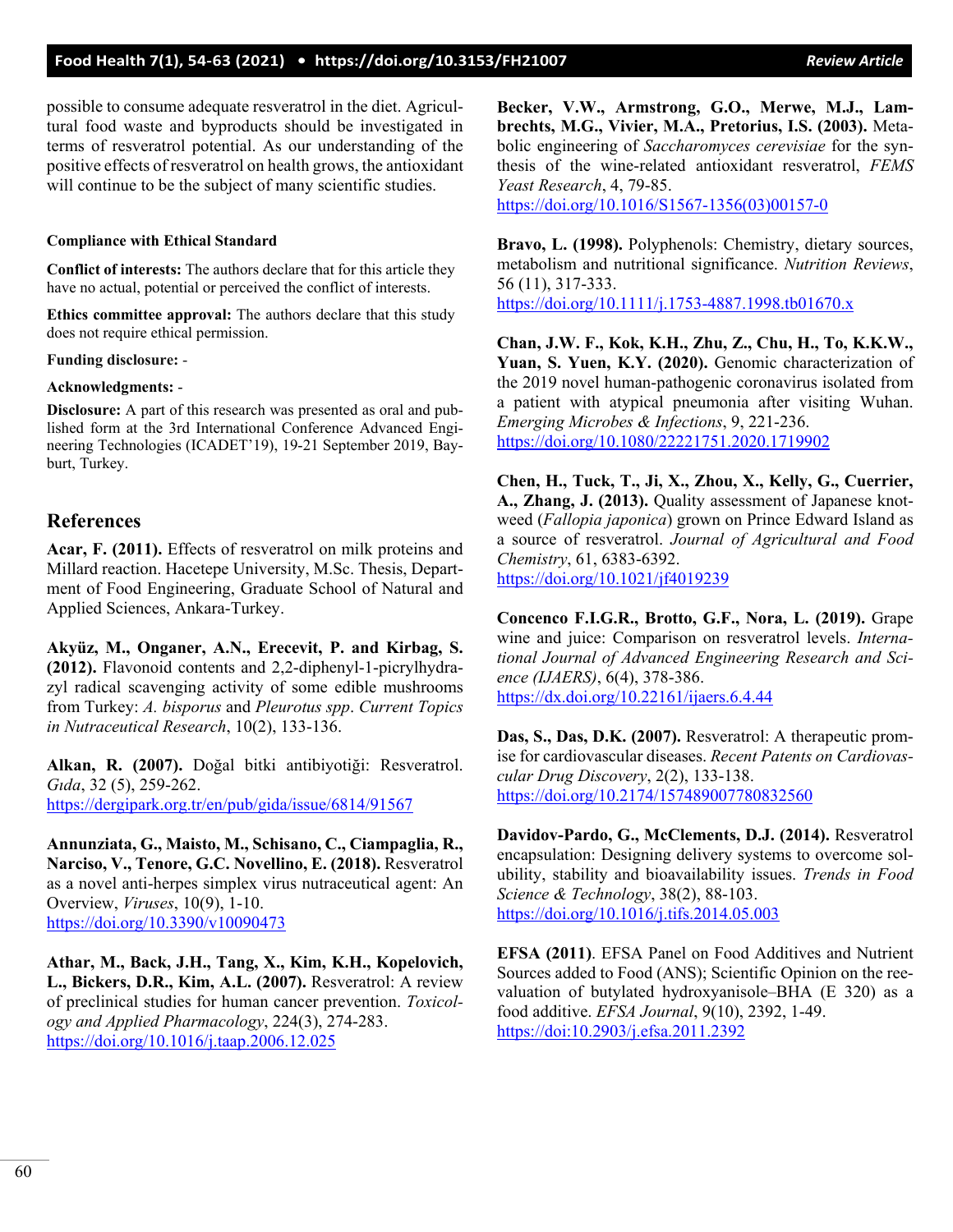### **Food Health 7(1), 54-63 (2021) • <https://doi.org/10.3153/FH21007>***Review Article*

**EFSA (2012)**. EFSA Panel on Food Additives and Nutrient Sources added to Food (ANS); Scientific Opinion on the reevaluation of Butylated hydroxytoluene BHT (E 321) as a food additive. *EFSA Journal*, 10(3), 2588, 1-43. <https://doi:10.2903/j.efsa.2012.2588>

**Emirdağ, H. (2014).** Resveratrolün yoğurtta tekstürel nitelikleri geliştirme olanakları. Hacettepe University, Graduate School of Natural and Applied Sciences, Master Thesis, Ankara, Turkey.

**Fremont, L. (1999).** Biological effect of resveratrol. *Life Sciences*, 66(8), 663-673. [https://doi.org/10.1016/s0024-3205\(99\)00410-5](https://doi.org/10.1016/s0024-3205(99)00410-5)

**Gliemann, L., Nyberg, M., Hellsten, Y. (2016).** Effects of exercise training and resveratrol on vascular health in aging. *Free Radical Biology and Medicine*, 98, 165-176. <https://doi.org/10.1016/j.freeradbiomed.2016.03.037>

**Graff, J., Khan, M., Samiei, A., Gao, J., Ota, K.T., Rei, D., Tsai, L.H. (2013).** A dietary regimen of caloric restriction or pharmacological activation of SIRT1 to delay the one set of neurodegenerations. *Journal of Neuroscience*, 33(21), 8951- 8960. [https://doi.org/10.1523/JNEUROSCI.5657](https://doi.org/10.1523/JNEUROSCI.5657-12.2013)-12.2013

**Granzatto, A., Zatta, P. (2014).** Resveratrol and Alzheimer's disease: message in a bottle a red wine and cognition. *Frontiers in Aging Neuroscience*, 6(95), 1-7. <https://doi.org/10.3389/fnagi.2014.00095>

**Gülçin, İ. (2010).** Antioxidant properties of resveratrol: A structure–activity insight. *Innovative Food Science and Emerging Technologies*, 11(1), 210-218. <https://doi.org/10.1016/j.ifset.2009.07.002>

**Haneke, K.E. (2002).** Review of toxicological literature, trans-resveratrol (501-36-0), Integrated Laboratory Systems, P.O. Box 13501, Research Triangle Park, North Carolina 27709, Contact No: N01-ES-65402.

**Hang, Y., Zhong, Q., Guo, Y., Xie, Y., Cheng, Y., Yao, W. (2020).** Potential of resveratrol in mitigating advanced glycation end-products formed in baked milk and baked yogurt. *Food Research International*, 133, 109191. <https://doi.org/10.1016/j.foodres.2020.109191>

**Horne J.R., Vohl, M.C. (2020).** Biological plausibility for interactions between dietary fat, resveratrol, ACE2, and SARS-CoV illness severity. *American Journal of Physiology Endocrinology and Metabolism*, 318(5), 830-833.

<https://doi.org/10.1152/ajpendo.00150.2020>

**Huang, L., Lixuan, L., Zhixiong, Z., Quinn, Q. (2007).** Method for the production of resveratrol in a recombinant bacterial host cell, United States Patent, vol. 20070031951.

**Keskin, N., Noyan, T., Kunter, B. (2009).** Resveratrol ile üzümden gelen sağlık. *Türkiye Klinikleri Journal of Medical Science*, 29(5), 1273-1279.

**Kındır, Ö., Güvenç, A. (2010).** Investigation of process parameters on recycling of black grape pulp as antioxidant source. M.Sc. Thesis. Department of Chemical Engineering, Graduate School of Natural and Applied Sciences, Ankara University, Ankara, Turkey.

**Kiskova, T., Kubatka, P., Büsselberg, D., Kassayova, M. (2020).** The Plant-Derived Compound Resveratrol in Brain Cancer: A Review. Biomolecules, 10 (161), 1-19. <https://doi:10.3390/biom10010161>

**Kopp, P. (1998).** Resveratrol a phytoestrogen found in red wine a possible explanation for the conundrum of the 'French Paradox'? *European Journal of Endocrinology*, 138/6, 619- 620.

<https://doi.org/10.1530/eje.0.1380619>

**Kumarasamy, Y., Byres, M., Cox, P.J., Jaspars, M., Nahar, L., Sarker, S.D. (2007).** Screening seeds of some Scottish plants for free radical scavenging activity. *Phytotherapy Research*, 21, 615-621. <https://doi.org/10.1002/ptr>

**Kurita, S., Kashiwagi, T., Ebisu, T., Shimamura, T., Ukeda, H. (2014).** Content of resveratrol and glycoside and its contribution to the antioxidative capacity of *Polygonum cuspidatum* (Itadori) harvested in Kochi. *Bioscience, Biotechnology, and Biochemistry*, 78(3), 499-502. <https://doi.org/10.1080/09168451.2014.890032>

**Kuršvietienė, L., Stanevičienė, I., Mongirdienė, A., Bernatonienė, J. (2016).** Multiplicity of effects and health benefits of resveratrol. *Medicina*, 52(3), 148-155. <https://doi.org/10.1016/j.medici.2016.03.003>

**Lobo, V., Patil, A., Phatak, A., Chandra, N. (2010).** Free radicals, antioxidants and functional foods: Impact on human health. *Pharmacognosy Reviews*, 4 (8), 118-126. <https://doi.org/10.4103/0973-7847.70902>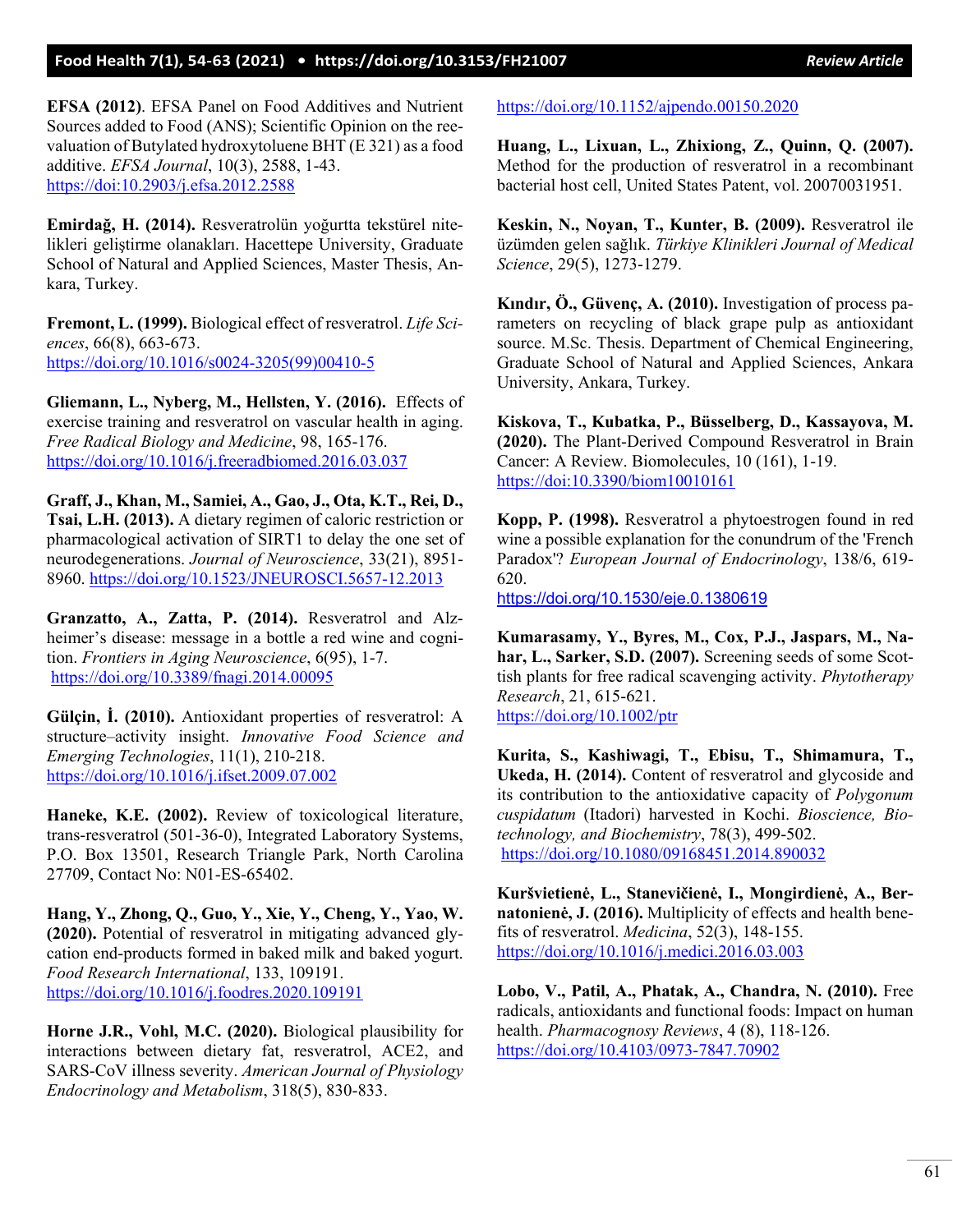**Lyons, M.M., Yu, C., Toma, R.B., Cho, S.Y., Reiboldt, W., Lee, J., Van Breemen, R.B. (2003).** Resveratrol in raw and baked blueberries and bilberries. *Journal of Agricultural and Food Chemistry*, 51 (20), 5867-5870. <https://doi.org/10.1021/jf034150f>

**Manach, C., Scalbert, A., Morand, C., Rémésy, C.,**  Jime'nez, L. (2004). Polyphenols: food sources and bioavailability. *American Society for Clinical Nutrition*, 79, 727-47. <https://doi.org/10.1093/ajcn/79.5.727>

**Mnari, A.B., Harzallah, A., Amri, Z., Aguir, S.D., Hammami, M. (2016).** Phytochemical content, antioxidant properties, and phenolic profile of Tunisian raisin varieties (*Vitis Vinifera* L.). *International Journal of Food Properties*, 19(3), 578-590.

<http://dx.doi.org/10.1080/10942912.2015.1038720>

**Mohd, A., Zainal, N., Tan, K.K., AbuBakar, S. (2019).**  Resveratrol affects Zika virus replication in vitro. *Scientific Reports*, 9,14336, 1-11. <https://doi.org/10.1038/s41598-019-50674-3>

**Nonomura, S., Kanagawa, H., Makimoto, A. (1963).** Chemical constituents of polygonaceous plants. I. Studies on the components of ko-jo-kon (*Polygonum Cuspidatum* SIEB et ZUCC). *Yakugaku Zasshi*, 83, 983-990. [https://doi.org/10.1248/yakushi1947.83.10\\_988](https://doi.org/10.1248/yakushi1947.83.10_988)

**Pastor, R.F., Gargantini, M.R., Murgo, M., Prieto, S., Manzano, H., Aruani, C., Quini, C.I., Covas, M.I., Iermoli, R.H. (2015).** Enrichment of resveratrol in wine through a new vinification procedure. *Journal of Life Sciences*, 9, 327-333.

<https://doi.org/10.17265/1934-7391/2015.07.005>

**Pastor, R.F., Restani, P., Di Lorenzo, C., Orgiu, F., Teissedre, P.L., Stockley, C., Ruf, J.C., Quini, C.I., Tejedor, N.G., Gargantini, R., Aruani, C., Prieto, S., Murgo, M., Videla, R., Penissi, A., Iermoli, R.H. (2019).** Resveratrol, human health and winemaking perspectives. *Critical Reviews in Food Science and Nutrition*, 59(8), 1237- 1255.

<https://doi.org/10.1080/10408398.2017.140051759>

**Peng, X.L., Xu, J., Sun, X.F., Ying, C.J., Hao, L.P. (2015).**  Analysis of trans-resveratrol and trans-piceid in vegetable foods using high-performance liquid chromatography. *International Journal of Food Sciences and Nutrition*, 66(7), 729- 735.

<https://doi.org/10.3109/09637486.2015.1088934>

**Salvador, I., Massarioli, A.P., Silva, A.P.S., Malaguetta, H., Melo, P.S., Alencar, S.M. (2018).** Can we conserve trans-resveratrol content and antioxidant activity during industrial production of chocolate? *Journal of the Science of Food and Agriculture*, 99(1), 83-89. <https://doi.org/10.1002/jsfa.9146>

**Savouret, J.F., Quesne, M. (2002).** Resveratrol and cancer: A review. *Biomedicine & Pharmacotherapy*, 56(2), 84-87. [https://doi.org/10.1016/S0753-3322\(01\)00158-5](https://doi.org/10.1016/S0753-3322(01)00158-5)

**Sawda, C., Moussa, C., Turner, R.S. (2017).** Resveratrol for Alzheimer's disease. *Annals of the New York Academy of Sciences*, 1403(1), 142-149. <https://doi.org/10.1111/nyas.13431>

**Sebasti`a, N., Montoro, A., Manes, J., Soriano, J.M. (2012).** A preliminary study of presence of resveratrol in skins and pulps of European and Japanese plum cultivars. *Journal of the Science of Food and Agriculture*, 92(12), 3091-3094.

<https://doi.org/10.1002/jsfa.5759>

**Sebastia, N., Montoro, A., Leon, Z., Soriano, J.M. (2017).** Searching trans-resveratrol in fruits and vegetables: a preliminary screening. *Journal of Food Science and Technology*, 54(3), 842-845. <https://doi.org/10.1007/s13197-016-2474-7>

**Shahidi, F., Ambigaipalan, P. (2015).** Phenolics and polyphenolics in foods, beverages and spices: Antioxidant activity and health effects–A review. *Journal of Functional Foods*, 18, 820-897.

<https://doi.org/10.1016/j.jff.2015.06.018>

**Shishodia, S., Aggarwal, B.B. (2006).** Resveratrol: A polyphenol for all seasons. In: Aggarwal BB, Shishodia S (eds.): Resveratrol in Health and Disease, Boca Raton 2006, pp. 1- 16.

<https://doi.org/10.1201/9781420026474-1>

**Shrikanta, A., Kumar, A., Govindaswamy, V. (2015).** Resveratrol content and antioxidant properties of underutilized fruits. *Journal of Food Science and Technology*, 52(1), 383-390.

[https://doi.org/10.1007/s13197-013-0993-](https://doi.org/10.1007/s13197-013-0993-z)z

**Signorelli, P., Ghidoni, R. (2005).** Resveratrol as an anticancer nutrient: molecular basis, open questions and promises. *Journal of Nutritional Biochemistry*, 16(8), 449-466. <https://doi.org/10.1016/j.jnutbio.2005.01.017>